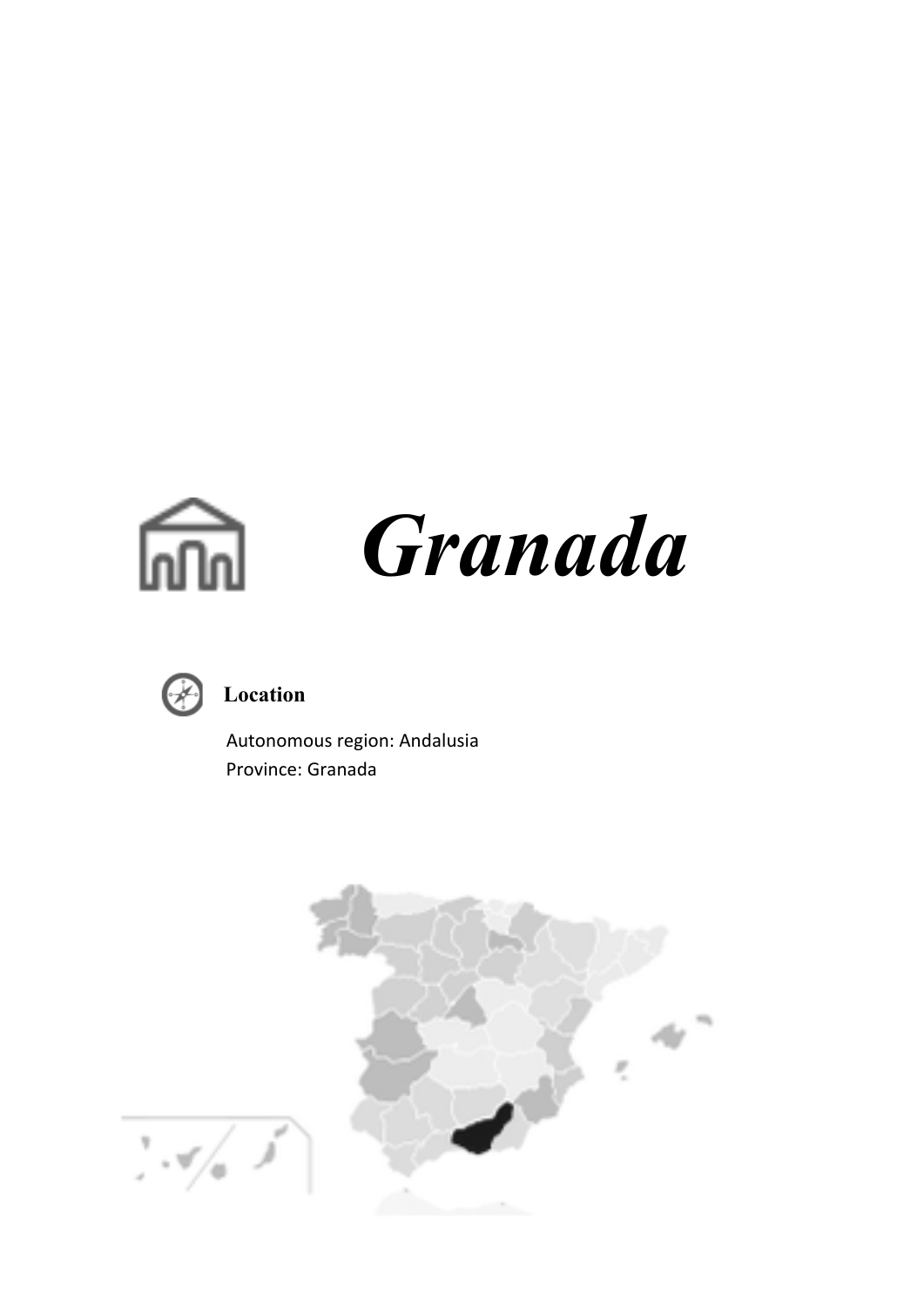At the foot of the Sierra Nevada mountains, between the rivers Darro and Genil, lies one of the most interesting cities in Eastern Andalusia. As well as its impressive Al-Andalus heritage, there are Renaissance architectural gems and the most modern facilities, fit for the 21st century. Granada has an unmistakable Moorish essence, due to the fact that it was the last city to be reconquered by the Catholic Monarchs in 1492. The gastronomy, craftwork and urban planning are influenced by its glorious past. Fountains, viewpoints and "Cármenes", houses surrounded by typical gardens of this city, create unforgettable corners in the city. It is no surprise that one of its old neighbourhoods, the Albaicín, has been awarded the World Heritage designation, together with the Alhambra and Generalife. It was an important cultural centre for many centuries, under the Moors and the Christians too, and nowadays it boasts a broad cultural and leisure programme. Film, music or theatre festivals are complemented with permanent or travelling exhibitions on all fields of knowledge. Old Renaissance palaces hold seminars, conferences and discussions, while the most innovative infrastructures are prepared for great events.

Granada has a vast network of accommodation, including historic buildings, such as the old convent of Santa Paula (AC Hotel) and the convent of San Francisco (Parador de Turismo located inside the Alhambra), "cármenes" (traditional villas with gardens) in the Albaicín, and cave houses in Sacromonte.Because of its great communications, its marvellous climate, its beaches, and its snowy mountains, Granada is a unique destination for cultural, adventure and business travel.

# **How to get there**

### By Car

Road access is on the A-44. This national route links Granada in the south with Motril and the coast. The A-92 runs westwards to Malaga These roads are also used by **bus companies**, that offer services between Granada and other Spanish and international destinations.

Travel time taken: 2 hours

Get on A-7 from MA-3201 from Santillan (5.1 km) Turn left onto the ramp to Vélez-Málaga/Motril Follow A-7 and E-902/A-44 to Av. Santa María de la Alhambra in Granada Merge onto A-7 (70.0 km) Take the A-44/E-902 exit (1.0 km) Continue onto E-902/A-44 (50.8 km) Take exit 132 toward Ronda Sur (750 m)

### By Bus

The company called Alsa has numerous buses that make this route. Place of departur: bus station in Malaga Center Adress: Paseo de los Tilos s/n, Malaga Tlf 952 350 061 Travel time taken: 2 hours. Price: aroud 12 €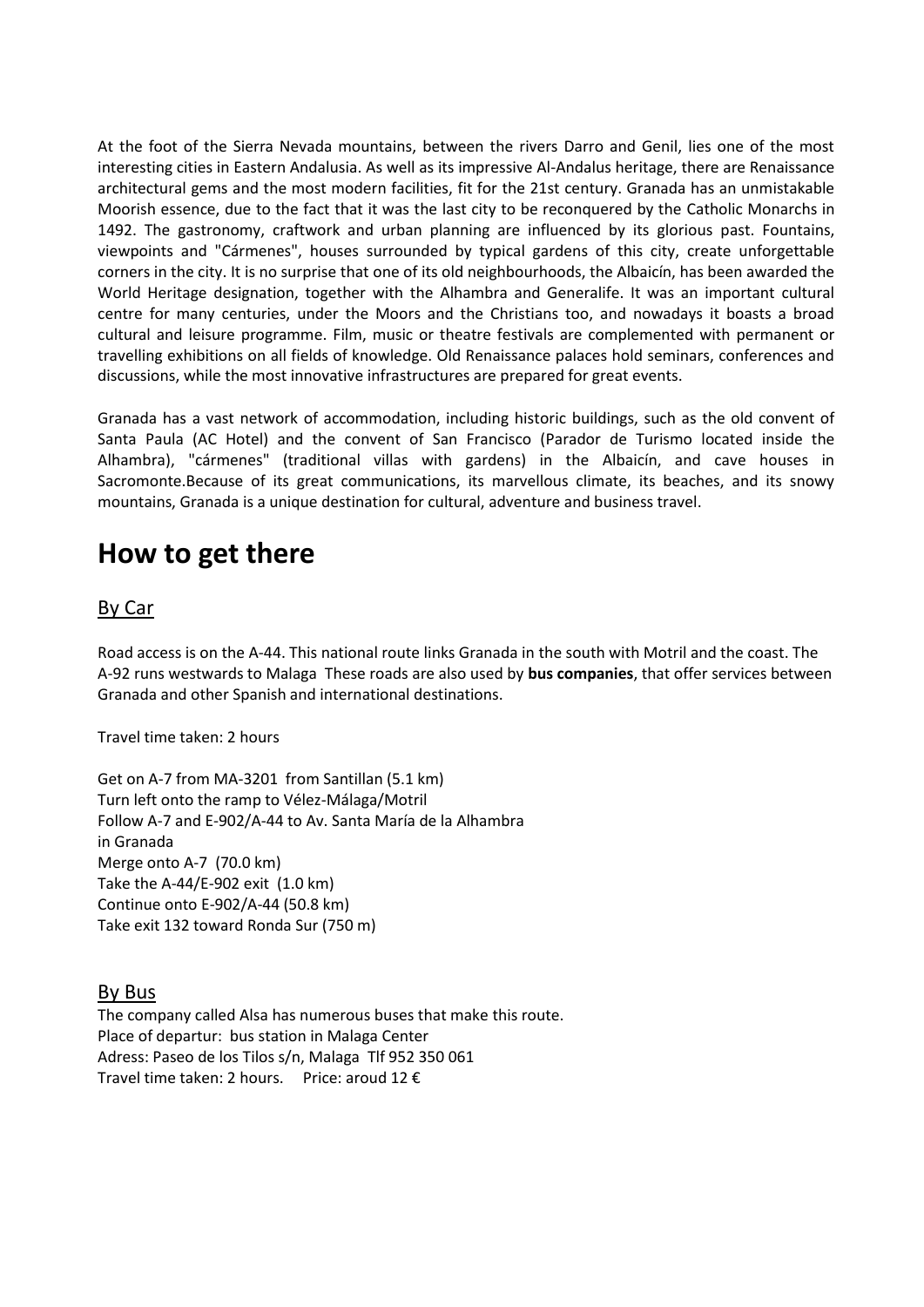# **The Alhambra**



Tel.:+34 958027971

Adress: Calle Real de la Alhambra s/n Granada (Andalusia)

### **Reservations:**

Tel 902 888 001 , 958 926 031





#### The splendour of the Nasrid era

The Alhambra is a beautiful complex of buildings and gardens. Its leafy tree-lined walkways provide pleasant shade and coolness, enhanced by the abundance of water that flows in its streams.

It was the largest political and aristocratic centre of the Moslem West. The Palace premises comprise beautiful rectangular courtyards and numerous fountains, as well as the Nasrid buildings that served as living quarters for the monarchs and their servants. The oldest building is the Alcazaba citadel. One of the most important structures is the La Vela tower, which offers one of the loveliest views of the Alhambra. The courtyard of the Lions with its fountains is one of the most beautiful in the compound.

Construction: Palace Artistic period: Arab Historic period: 14th century Setting: The Generalife.

#### **Schedule**

- From Mar 15 to Oct 14
- From Monday to Sunday From 08:30 to 20:00
- From Oct 15 to Mar 14
- From Monday to Sunday From 08:30 to 18:00

Closed: 25 December and 1 January.

Prices: General: €15,40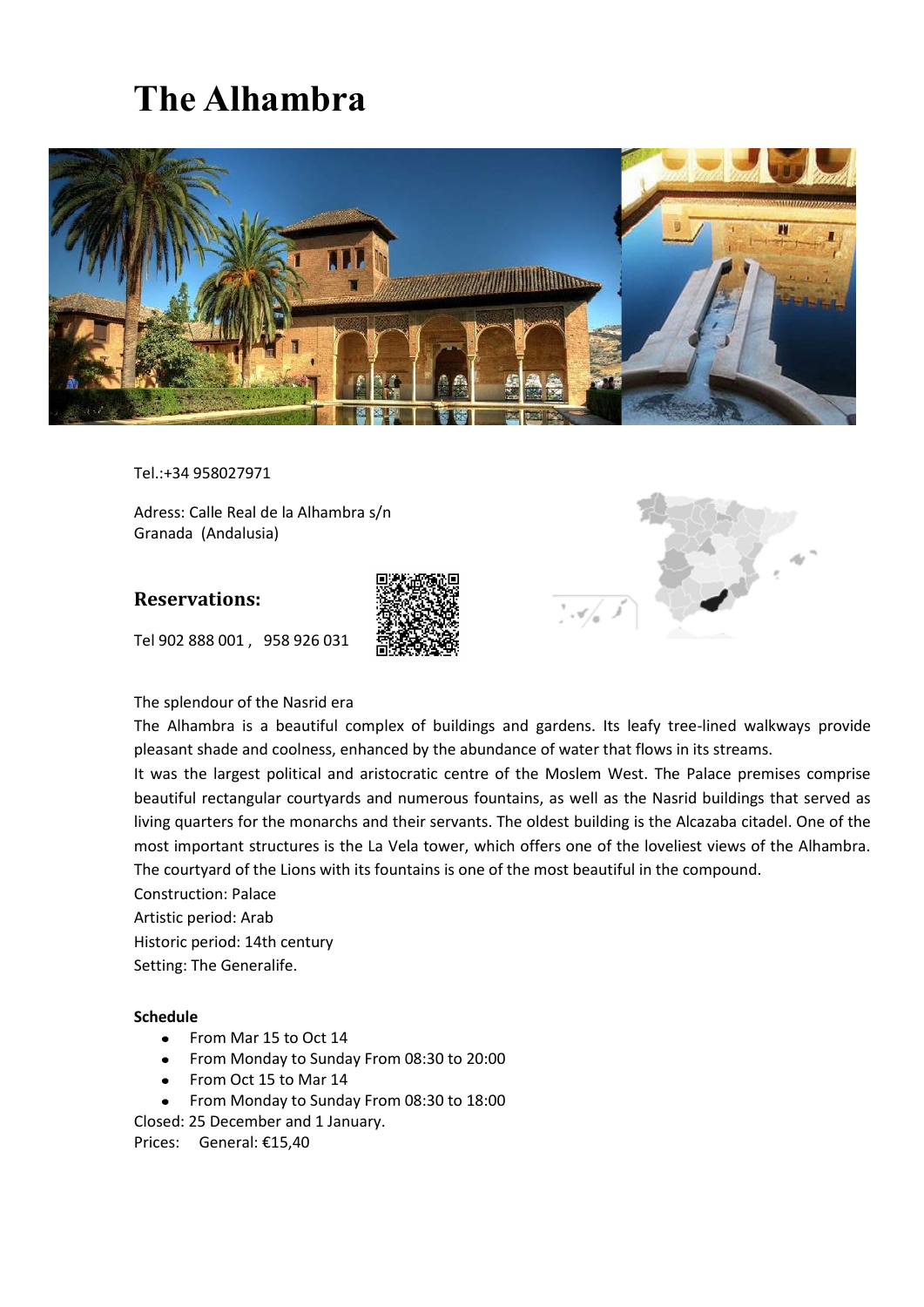## **How to arrived**

Get on A-7 from MA-3201 from Santillan (5.1 km) Turn left onto the ramp to Vélez-Málaga/Motril Follow A-7 and E-902/A-44 to Av. Santa María de la Alhambra in Granada Merge onto A-7 (70.0 km) Take the A-44/E-902 exit (1.0 km) Continue onto E-902/A-44 (50.8 km) Take exit 132 toward Ronda Sur (750 m) Continue onto A-395 Continue on Av. Santa María de la Alhambra to your destination At the roundabout, take the 2nd exit onto Av. Santa María de la Alhambra (2.1 km) At the roundabout, take the 3rd exit onto Paseo de la Sabica (550 m) Turn right (13 m)



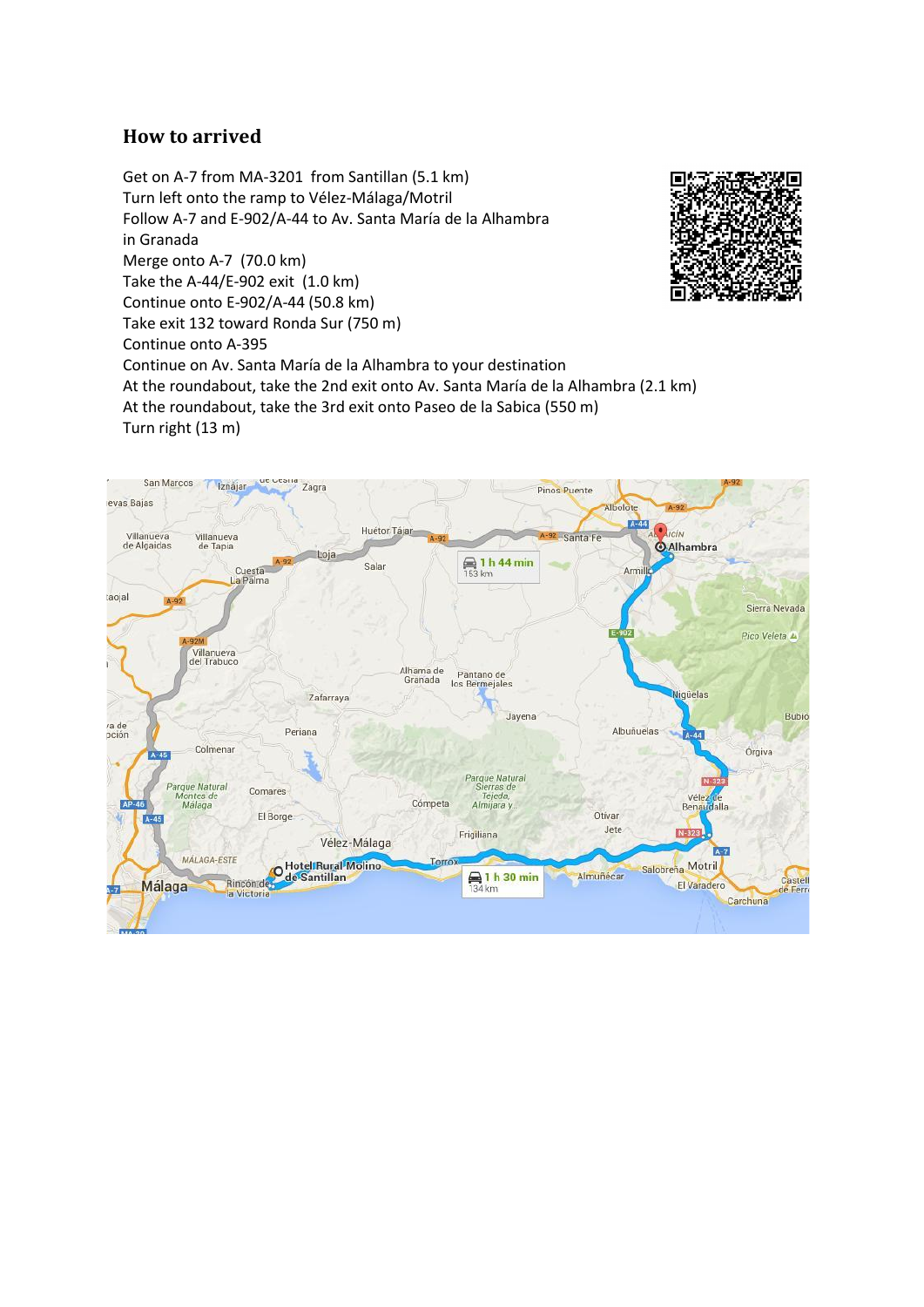# **The Generalife**



Paseo del Generalife s/n 18009 Granada (Andalusia) www.alhambra-patronato.es Tel.:+34 902441221

## **Reservations**



Tel 902 888 001 , 958 926 031

This was the country residence of the sultan, the orchard which provided the palaces with food supplies, and a recreational area for the nobility.

This vast fertile terrain was created by diverting the course of the river Darro with huge canals that reached up to the Generalife. The colourful and outstandingly beautiful Acequia Courtyard serves as the entry point into the premises. The building consists of two structures located at each end of a large courtyard, with a pool in the middle. The recreational area of the Generalife, built between the 13th and 14th centuries, lies on the slopes of the Cerro del Sol, and offers breathtaking views.

- Construction: Palace
- Artistic period: Arab
- Historic period: 12th century
- Setting: The Alhambra.

#### **Schedule**

- From Mar 15 to Oct 14
- From Monday to Sunday From 08:30 to 20:00
- From Oct 15 to Mar 14
- From Monday to Sunday From 08:30 to 18:00

Closed: 25 December and 1 January.

Prices: General: €8,40